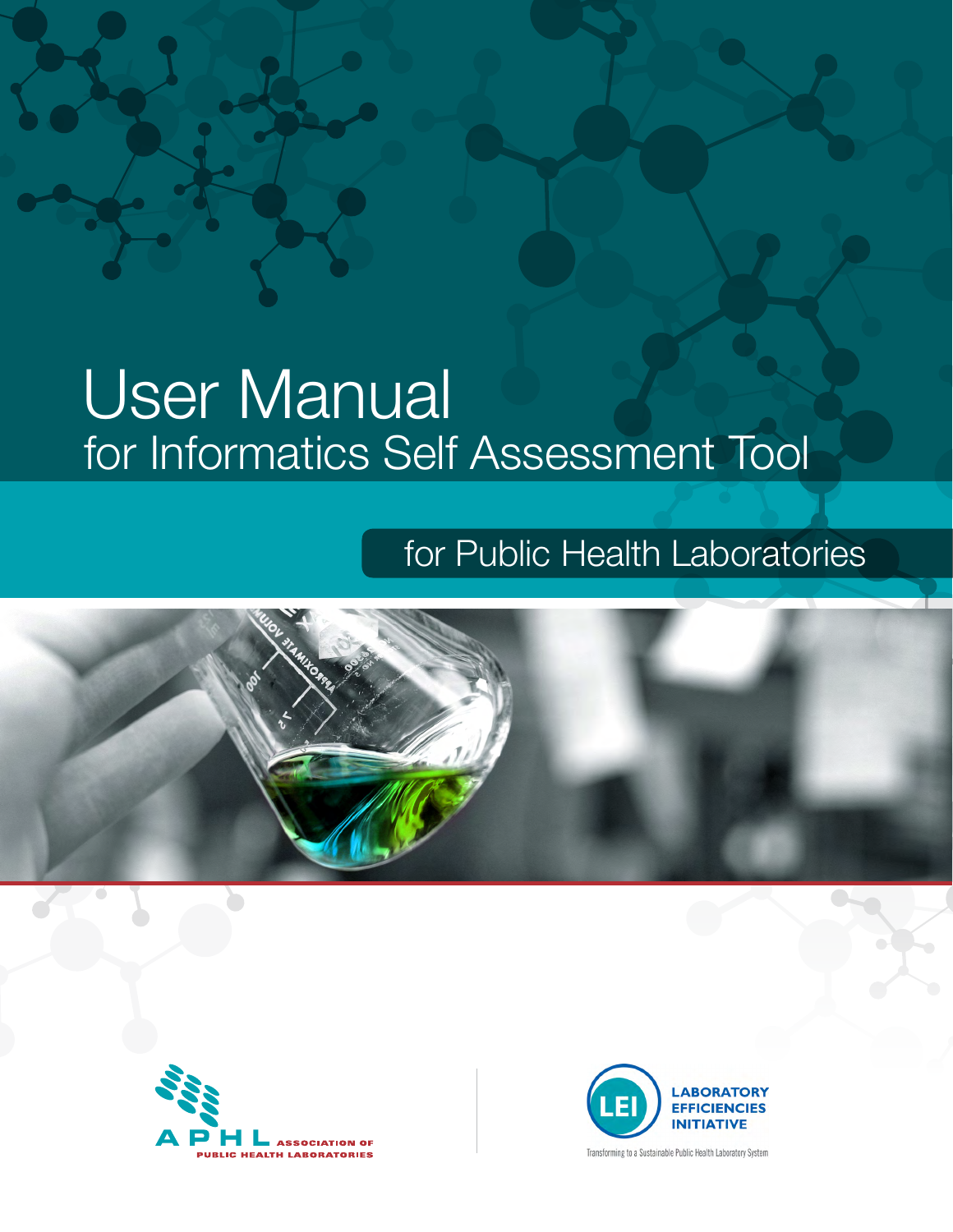This publication was 100% funded with federal funds from a federal program of \$3,093,643. This publication was supported by Cooperative Agreement # U60HM000803 funded by the Centers for Disease Control and Prevention. Its contents are solely the responsibility of the authors and do not necessarily represent the official views of CDC or the Department of Health and Human Services.

National Center for Immunization and Respiratory Diseases (IP) Office of Surveillance, Epidemiology and Laboratory Services (OSELS) National Center for HIV, Viral Hepatitis, STDs and TB Prevention (PS) National Center for Zoonotic, Vector-borne, and Enteric Diseases (CK) National Center for Environmental Health (NCEH) Coordinating Office for Terrorism Preparedness and Emergency Response (CTPER)

© Copyright 2015, Association of Public Health Laboratories. All Rights Reserved.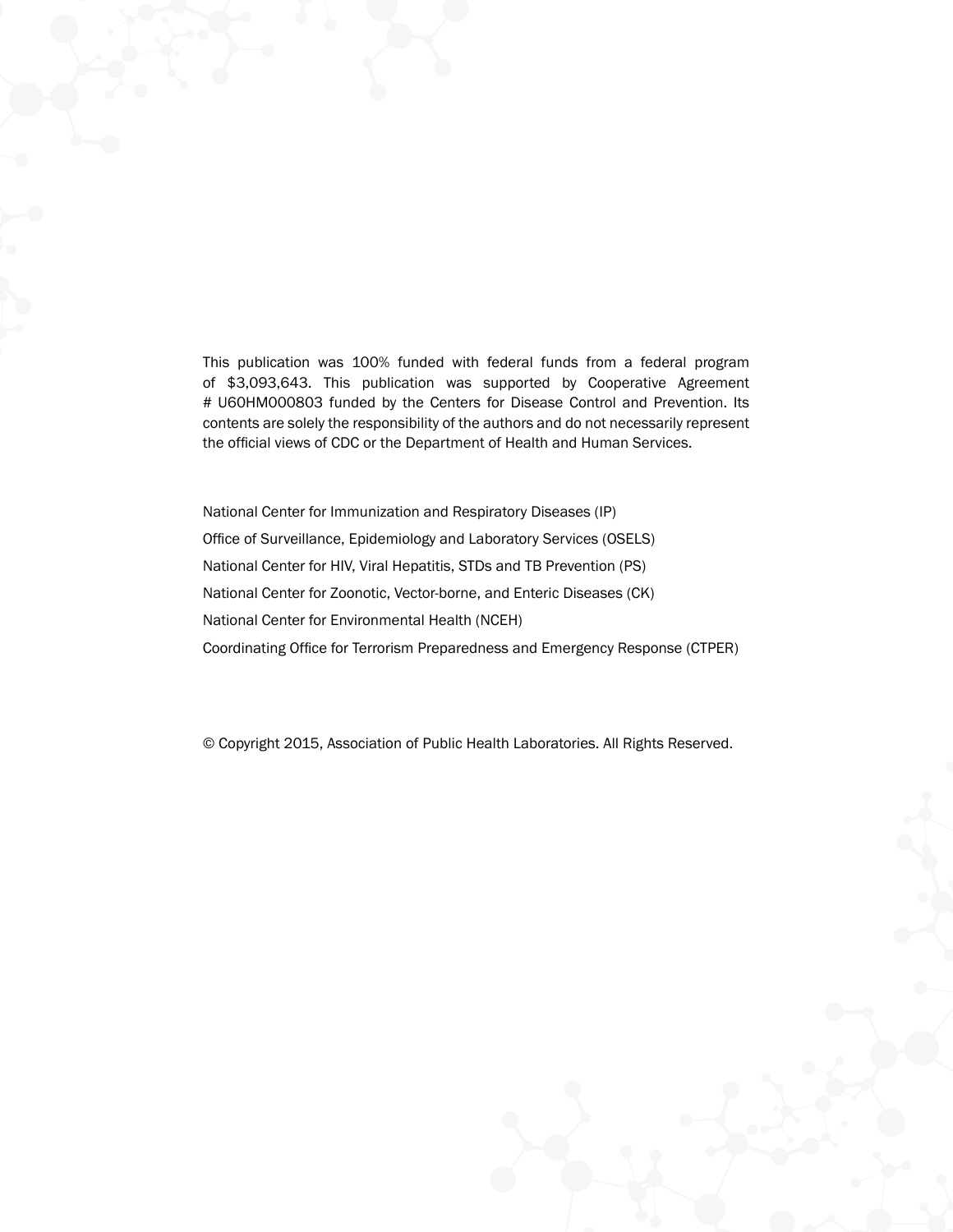# Table of Contents

| 1              |                                                                                                                                                                  |  |
|----------------|------------------------------------------------------------------------------------------------------------------------------------------------------------------|--|
| $\overline{2}$ | 2.1<br>2.2<br>2.3                                                                                                                                                |  |
| 3              | 3.1<br>3.2                                                                                                                                                       |  |
| 4              | 4.1<br>4.2<br>Change Status from Pending to Active - Required for Completing Assessment 10<br>4.3                                                                |  |
| 5              | 5.1<br>5.2<br>5.3<br>5.4<br>5.5                                                                                                                                  |  |
| 6              | 6.1<br>6.2                                                                                                                                                       |  |
| 7              | Create, Complete, Submit and Publish an Assessment from an<br>7.1                                                                                                |  |
| 8              | 8.1<br>8.2<br>8.3<br>8.4<br>8.5<br>Longitudinal Report (and according to the control of the control of the control of the control of the control o<br>8.6<br>8.7 |  |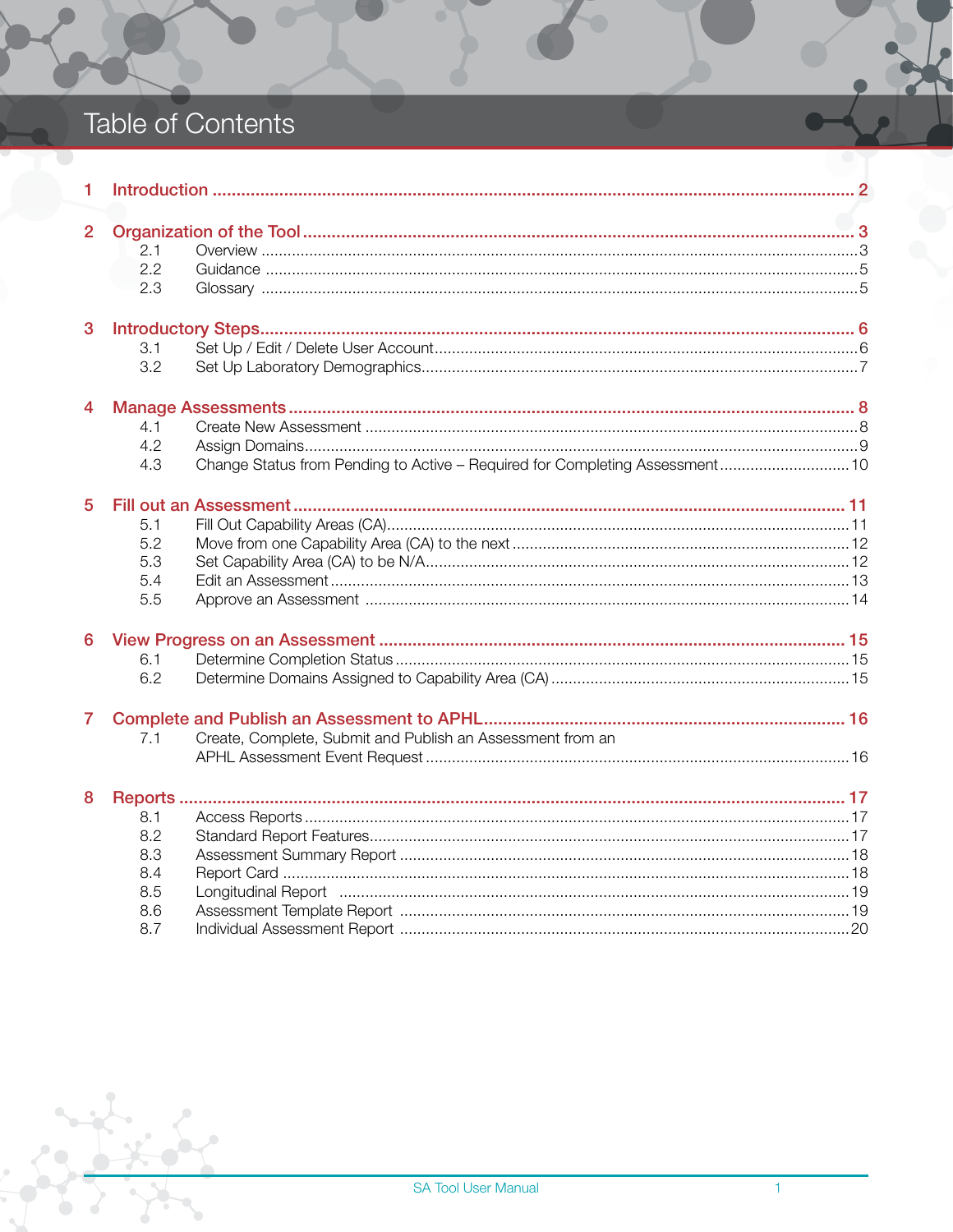# <span id="page-3-0"></span>**Introduction**

The purpose of this self-assessment tool is to enable Public Health Laboratories (PHLs) to have a comprehensive understanding and assessment of their current informatics capabilities. The limited funding available for PHL informatics has focused on program-specific applications, not on a laboratory's cross-cutting informatics system. This is the first initiative that has sought to measure overall informatics capabilities in PHLs. This tool, guided by a collaboration of PHL directors, senior staff, and informatics experts, represents best-practice benchmarks and standards.

The self-assessment tool was created as a key part of the Laboratory Efficiencies Initiative (LEI). The Association of Public Health Laboratories (APHL) and the Center for Surveillance, Epidemiology, and Laboratory Services at the Centers for Disease Control and Prevention (CDC) cosponsor the LEI. The goal of the LEI is to assure long-term sustainability of the nation's PHL system by improving the efficiency of state, local, and territorial PHLs. Additional information about the LEI is available from APHL at <http://www.aphl.org/aphlprograms/lss/Laboratory-Efficiencies-Initiative/Pages/default.aspx> and CDC at <http://www.cdc.gov/ophss/csels/od/liu.html>. The initial framework of the tool was based upon the "Requirements for Public Health Laboratory Information Management Systems (LIMS)" published by APHL in 2003 and the associated 16 business processes that provide the framework for a PHL's LIMS. (APHL, 2003)

Laboratories that are in the process of procuring LIMS can use the assessment tool as a guide to ensure the LIMS has all, or at least the key, capabilities they want. At the same time, laboratories that have implemented a LIMS can use the tool to measure LIMS capabilities and ensure that the LIMS is being used to improve laboratory efficiency. While a laboratory may determine that it does possess a specific capability, completing the assessment can help it recognize flaws in current processes and thereby provide a roadmap for re-implementing these capabilities with greater efficiency. PHLs can use assessment results to prioritize upgrades to their existing capabilities. Prioritization can highlight important gaps in a laboratory's request for allocation of resources.

Assessment findings can also be used to develop and inform policies within the laboratory, as well as with external partners. Laboratories may repeat the assessment at intervals to identify trends in capabilities

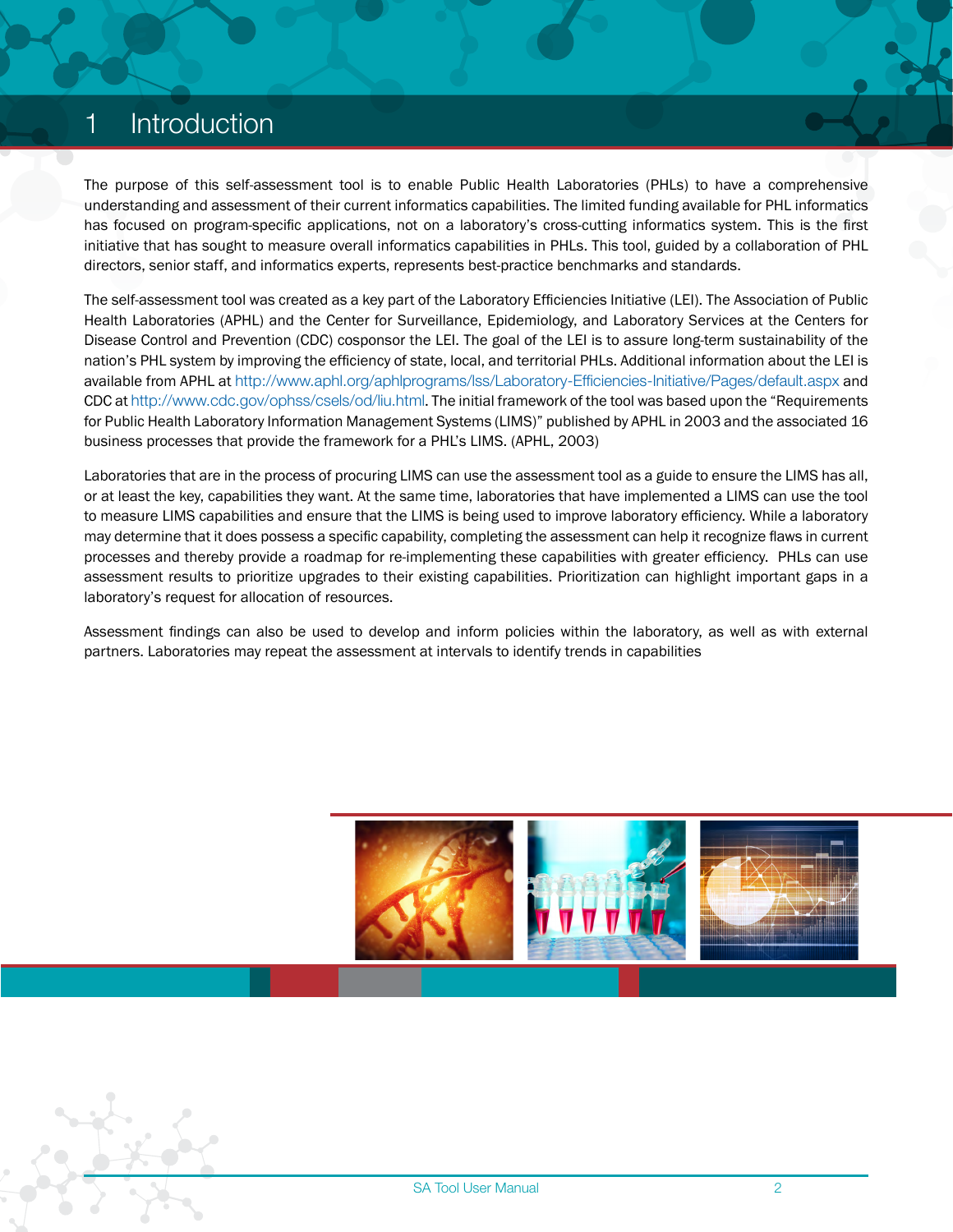# <span id="page-4-0"></span>2 Organization of the Tool

#### 2.1 Overview

The tool is organized into 19 Capability Areas (CAs) (see Table 1). Collectively, the CAs represent the principal laboratory functions that an information system supports. The CAs closely track the 16 business processes identified by APHL's 2003 report. In addition, the SME group added three CAs to reflect functions related to data exchange and interoperability, core Information Technology (IT) services, and policies and procedures.

#### Table 1: 19 Capability Areas

| <b>CA#1</b> | Laboratory Test Request and Sample receiving                               |  |  |  |
|-------------|----------------------------------------------------------------------------|--|--|--|
| <b>CA#2</b> | Test Preparation, LIMS Processing, Test Results Recording and Verification |  |  |  |
| <b>CA#3</b> | Report Preparation and Distribution                                        |  |  |  |
| <b>CA#4</b> | <b>Laboratory Test Scheduling</b>                                          |  |  |  |
| <b>CA#5</b> | <b>Prescheduled Testing</b>                                                |  |  |  |
| <b>CA#6</b> | Specimen and Sample Tracking/Chain of Custody                              |  |  |  |
| <b>CA#7</b> | Media, Reagents, Controls: Manufacturing and Inventory                     |  |  |  |
| <b>CA#8</b> | Interoperability and Data Exchange                                         |  |  |  |
| CA #9       | <b>Statistical Analysis and Surveillance</b>                               |  |  |  |
| CA #10      | <b>Billing for Laboratory Services</b>                                     |  |  |  |
| CA #11      | <b>Contract and Grant Management</b>                                       |  |  |  |
| CA #12      | Training, Education and Resource Management                                |  |  |  |
| CA #13      | Laboratory Certifications/Licensing                                        |  |  |  |
| CA #14      | <b>Customer Relationship Management</b>                                    |  |  |  |
| CA #15      | Quality Control (QC) and Quality Assurance (QA) Management                 |  |  |  |
| CA #16      | Laboratory Safety and Accident Investigation                               |  |  |  |
| CA #17      | Laboratory Mutual Assistance/Disaster Recovery                             |  |  |  |
| CA #18      | Core IT Services: Hardware, Software and Services                          |  |  |  |
| CA #19      | Policies and Procedures, including Budgeting and Funding                   |  |  |  |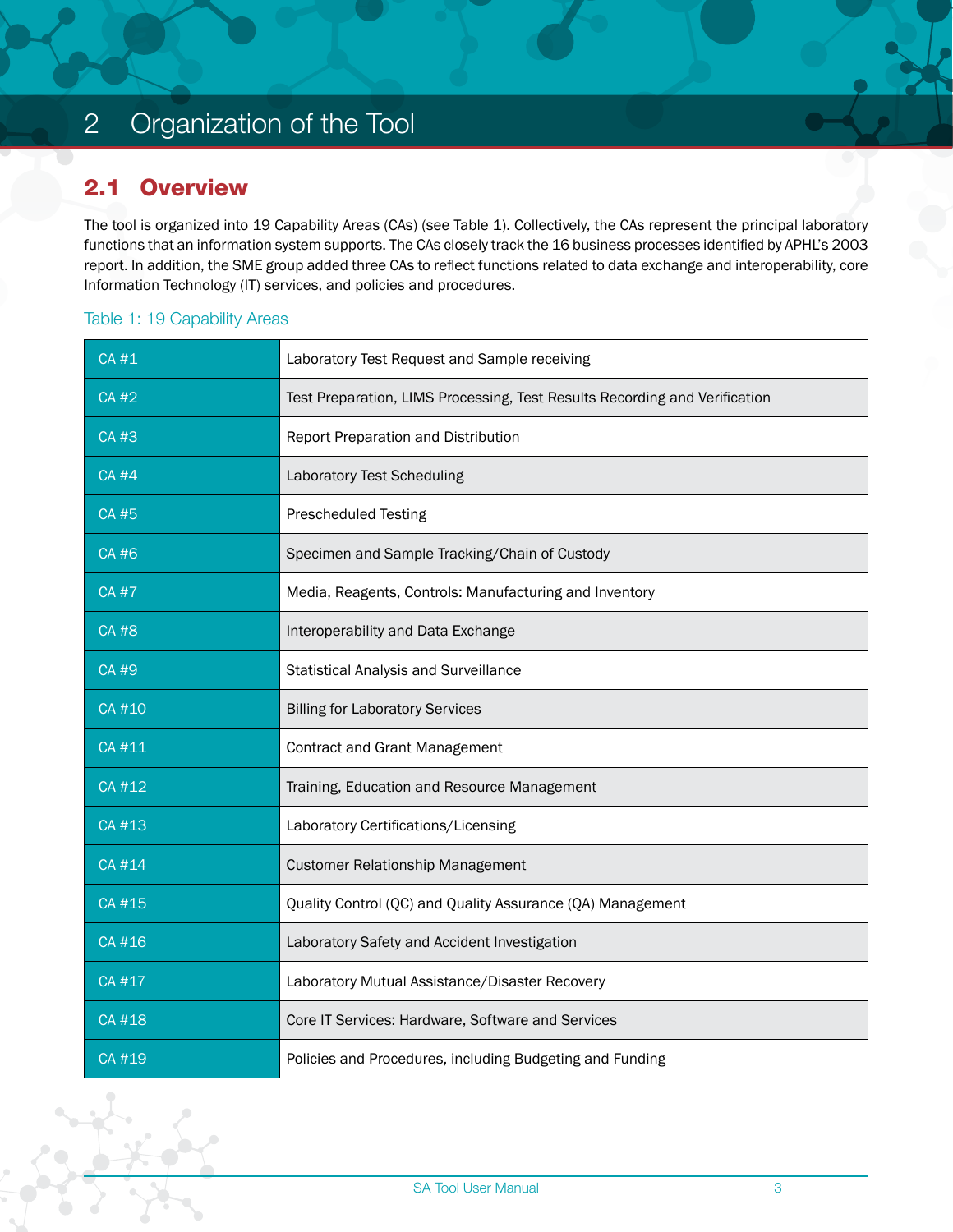Each CA includes:

- A title
- A brief description
- One or more capability statements (CSs).

The CS represents the capability of a laboratory that has reached full maturity. The associated indicator statements describe laboratories at various stages of maturity (see Table 2). CSs with three stages of maturity are graded from 1 to 3 points with 3 representing the highest level of maturity. CSs requiring a Yes or No response assign a score of 1 for 'No' and 3 for 'Yes'. Laboratories can use these levels as 'milestones' to measure current status and progress towards full maturity. Users can also select "Not Applicable" (N/A) if a particular CS is not relevant.

#### Table 2: Levels of Maturity

| Level 3            | Technology and process in place/extended to execute the functions described beyond<br>the local business domain. |
|--------------------|------------------------------------------------------------------------------------------------------------------|
| Level <sub>2</sub> | Minimal required technology and process in place to execute the functions described.                             |
| Level 1            | No/very little current ability to execute the functions described.                                               |
| N/A                | Not applicable to this laboratory.                                                                               |

To obtain the greatest benefit from the tool, users should rank their laboratory's capabilities based on the capabilities that are currently present and in use in the laboratory. Responses based on a laboratory's potential will not provide laboratories with the granularity they need to assess their true maturity level and subsequently progress from one level to the next. As the user enters a response to a CS, the tool automatically calculates the laboratory's grade and percent completed for the related CAs. Note that there is no overall "grade" or "score" for all the 19 CAs. It is also important to remember that the numeric score is not indicative of a "Pass" or "Fail" determination. The tool allows for flexibility in whether a user completes it from the perspective of a specific LIMS implemented in one section of the laboratory, or from the aspect of the overall capability of the laboratory and the services it is able to provide. This flexibility enables a user to target systems or services, and even specific sections within the laboratory.

- Each CS can be graded using either 2 or 3 levels that may be applicable to a laboratory's informatics capacity.
- For CSs with 2 levels, responses are in the form of Yes, No or Not Applicable. A Yes response is assigned a score of 3 and a No response is assigned a score of 1.
- For CSs with 3 levels, Level 1 is assigned a score of 1, Level 2 a score of 2 and Level 3 a score of 3.
- The maximum possible score for any one CS is 3 and the lowest possible score is 1.
- The maximum possible score for a CA is 3 multiplied by the total number of CSs (with 3 being the maximum score for any one CS).
- The scores are not weighted
- If a laboratory selects N/A as the response for a CS, the Statement is not assigned a score. The maximum possible score for the CA is reduced by 3 points to account for the exclusion of the CS with a response of 'N/A'. This is to prevent the laboratory/domain from being 'penalized' for a capability not being relevant.

A user must complete the entire assessment i.e. enter responses for all domains included in the assessment in order to fully understand their score for the respective CAs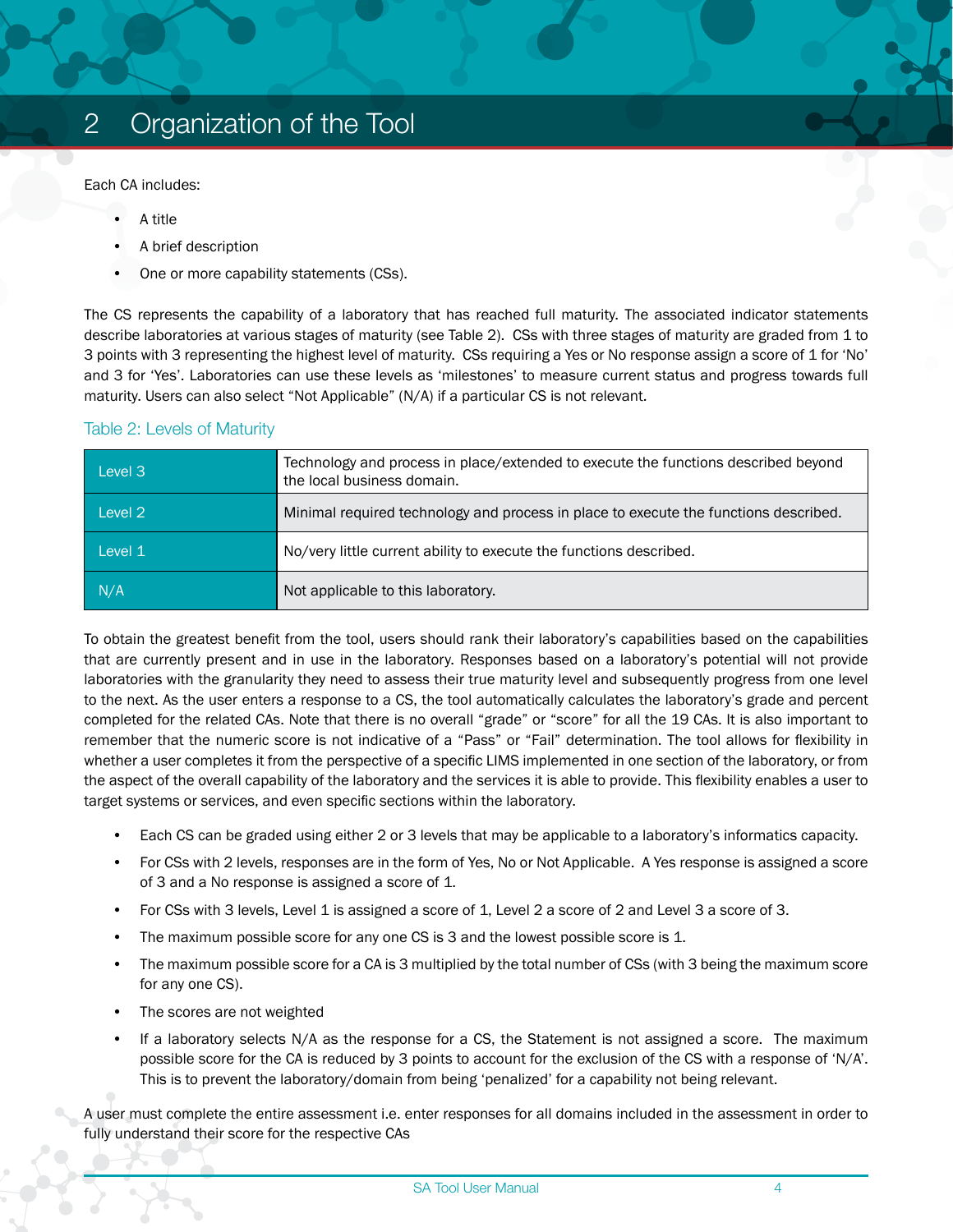# <span id="page-6-0"></span>2 Organization of the Tool

#### 2.2 Guidance

Guidance is provided for each CA to help users have a more detailed understanding of the CA and corresponding CSs before completing the CA. The guidance for a CA is only visible once the CA has been assigned to a domain. Each guidance has the following sections

- Background: Information on the capability area
- What: The role the capability area plays in improving laboratory efficiency
- How: A description of the how a laboratory that has this capability can improve its efficiency

#### 2.3 Glossary

The glossary provides an explanation for key terms/terminology used throughout the tool. These terms are sorted alphabetically. The glossary is available at any time while logged into the tool and is not dependent on CA or domain.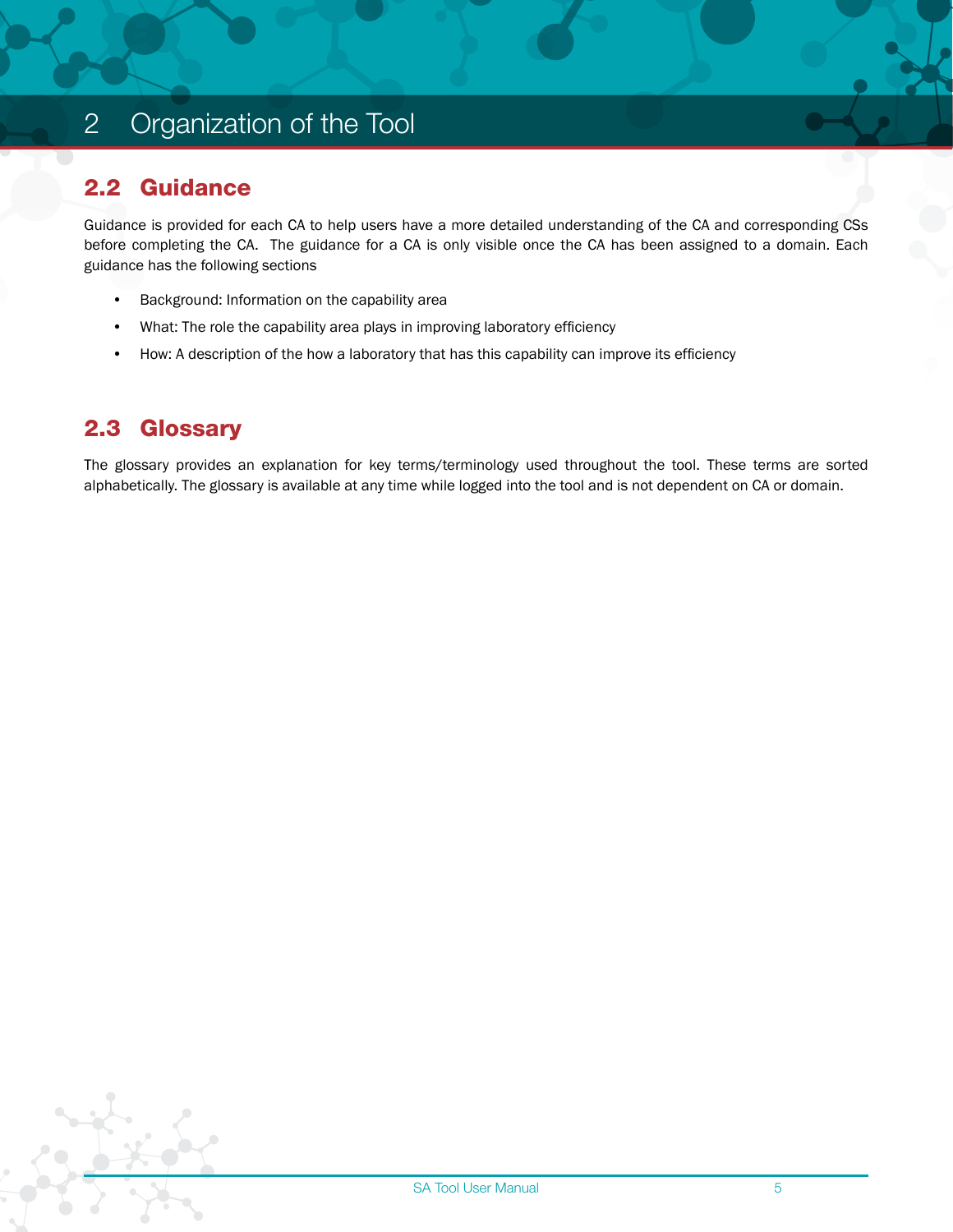# <span id="page-7-0"></span>3 Introductory Steps

# 3.1 Set Up / Edit / Delete User Account

#### 3.1.1 Description

• Laboratory directors will be designated as administrators of the tool will receive login information from APHL. Administrators can set up new users and additional administrators under the Manage Users tab, which you see upon initial login.

#### 3.1.2 Steps

- 1. Log into SA tool as Admin Laboratory user
- 2. Click on the Manage Users tab
- 3. Click on button labeled 'Add'
	- a. In the *save user* box fill out details for the new user. Users can only proceed after entering information for the required fields: a. Username; b. First Name; c. Last Name; d. Email Address; e. Roles. Select the Role/s from the dropdown box that appears when you click in the field. The roles are described in Table 3 below:
	- b. Click OK and a green pop up box in the top right area of your screen will indicate that the information was successfully saved
	- c. To edit a user that has already been created, select the user record to be edited from the Manage Users tab and click Edit. Click OK to ensure changes are saved
- 4. To delete a user that has been created, select the user record to be edited from Manage Users tab and click Delete. You will be asked to confirm that you want to delete the user before you can proceed

|                       | Laboratory<br>Administrator | Laboratory<br>Reviewer | Laboratory<br>Approver | Laboratory<br>Responder |
|-----------------------|-----------------------------|------------------------|------------------------|-------------------------|
| Create new assessment | Edit                        |                        |                        |                         |
| Duplicate assessment  | Edit                        |                        |                        |                         |
| Assessment grid       | Edit                        | View                   | Edit                   | Edit                    |
| Statement response    | Edit                        | View                   | Edit                   | Edit                    |
| Assign assessment     | Edit                        |                        |                        |                         |
| Change active status  | Edit                        | View                   | View                   | View                    |
| Approve or disapprove | Edit                        | View                   | Edit                   | View                    |
| <b>Details</b>        | Edit                        |                        |                        |                         |
| Reports               | View                        | View                   | View                   | View                    |
| Laboratory tab        | Edit                        | N <sub>o</sub>         | No                     | N <sub>o</sub>          |
| Users tab             | Edit                        | No.                    | N <sub>o</sub>         | N <sub>o</sub>          |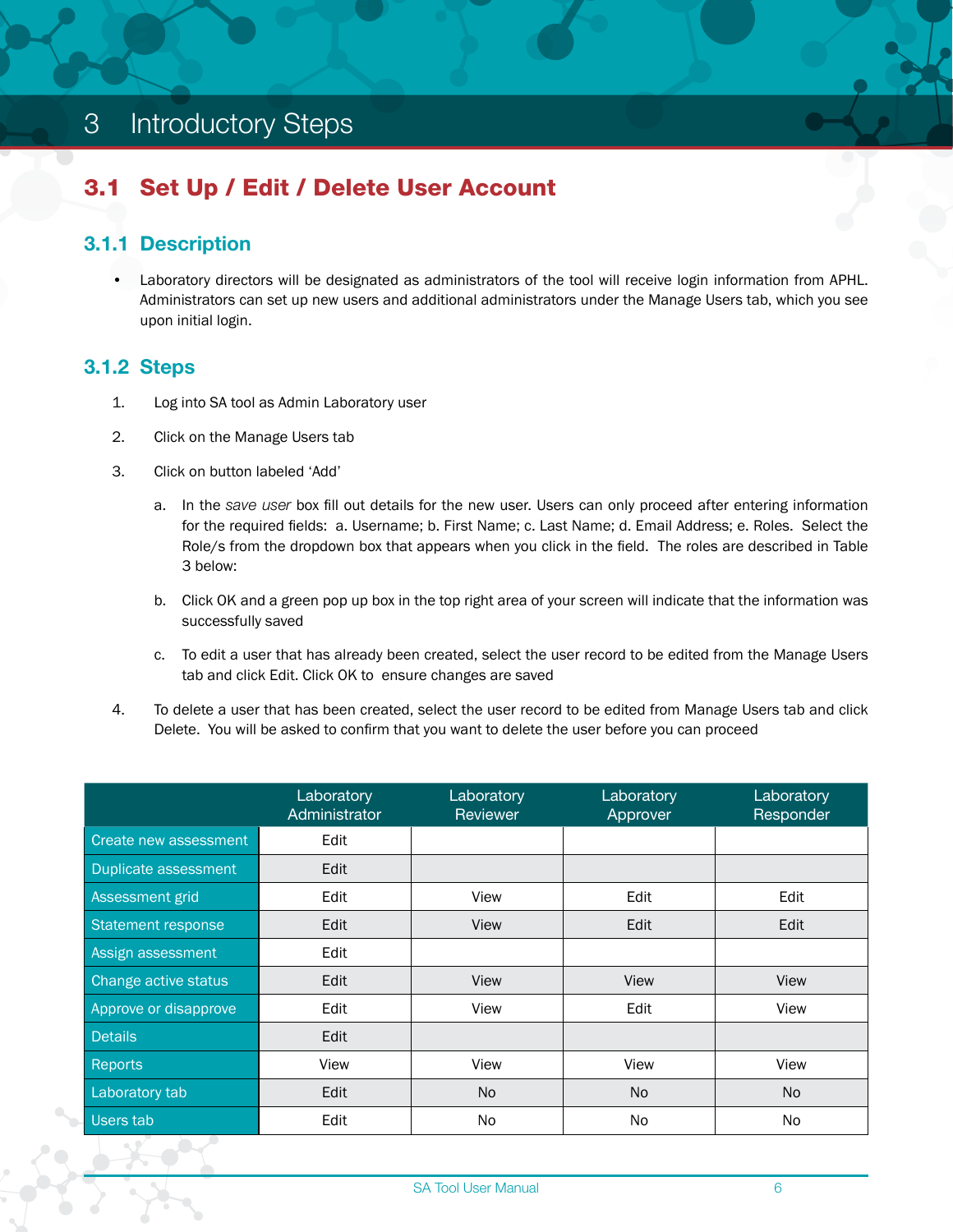# <span id="page-8-0"></span>3 Introductory Steps

## 3.2 Set Up Laboratory Demographics

#### 3.2.1 Description

• Only users with administrative rights can set up Laboratory demographics. This section has required fields indicated by asterisks that must be entered in order to complete the assessment.

#### 3.2.2 Steps

- 1. Log into SA tool as Admin laboratory User
- 2. Click on the Laboratory tab
- 3. Fill out the boxes on the Laboratory tab that includes address information which are Laboratory Name; Address 1; Address 2; City and State; Zip code. These are all required fields
- 4. On the same tab you will see questions specific to your informatics and IT capacity and budget. There are a few required fields (indicated by a red asterisk) that will be useful for comparison, particularly when comparing your laboratory against national level data.
	- a. Number of FTEs in your organization (select range from a picklist)
	- b. Number of IT/Informatics staff in your organization (select a range from a picklist)
	- c. CDC funding source from the previous year (select all that apply)
	- d. Total Annual Budget (select range from a picklist)
	- e. Testing performed in the following areas (select from picklist) Required Field
	- f. LIMS Software in use (select from picklist) Required Field
	- g. Type of Laboratory/Organization (select from picklist) Required Field
	- h. Total cost for LIMS acquisition, implementation and maintenance (select from picklist)
- 5. Please click Save to ensure your responses are saved in the tool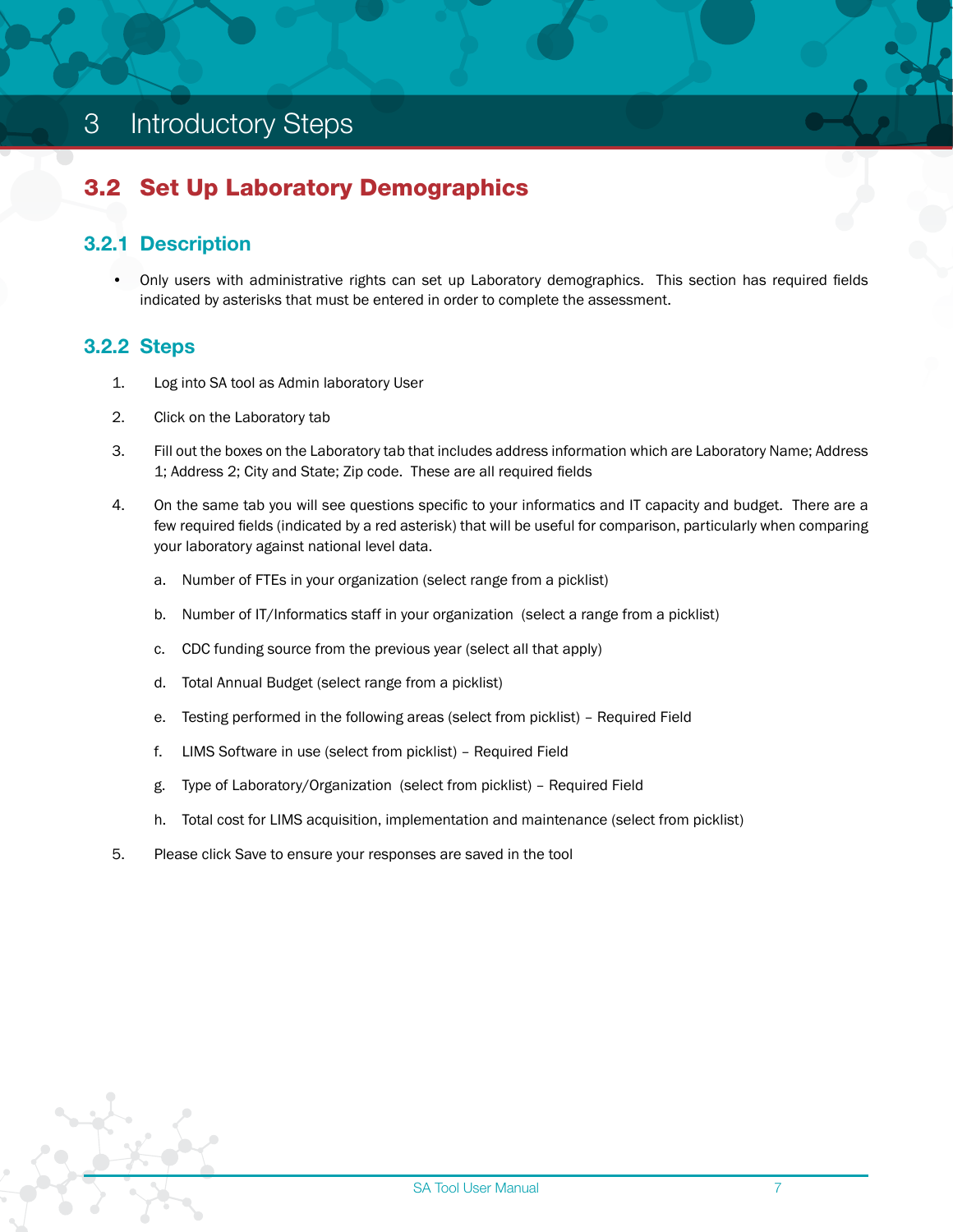# <span id="page-9-0"></span>4 Manage Assessments

#### 4.1 Create New Assessment

#### 4.1.1 Description

• Users designated as administrators of the tool, can set up new assessments. New assessments that are not created through an APHL assessment event request are private. New assessment information can be imported into an APHL event request; refer to section 7 for more information on completing an APHL assessment event.

#### 4.1.2 Steps

- 1. Log into the SA tool. Assessments created in the past will be displayed on the 'Manage Assessments' tab.
- 2. To create a new assessment all required fields in the Laboratory Demographic section must be completed.
- 3. Click 'New' to create a new assessment or 'Duplicate' to copy on that you have already created. NOTE: Clicking on Duplicate will not copy your responses, only the questions to be included in the assessment
- 4. Clicking 'New' will display a pop up box with the following fields:
	- a. Event Name (required entry) you can give each assessment any name you choose
	- b. Assessment Template select one from the picklist
	- c. Comments any notes you want to record
- 5. Click OK to accept your entries
- 6. On the Manage Assessments tab, you will see the Assessment you just created along with the following details:
	- a. Created- this is the date you first created the assessment
	- b. Capability Areas (CAs) this lists all the CAs in the tool
	- c. Comments any notes you may have made during setting up the assessment
	- d. By username of the individual that created the assessment
	- e. Percent complete progress made to complete an assessment made across all domains of the tool
	- f. Four buttons that let you do the following
		- i. Assign Assign each CA to a domain
		- ii. Details View the information you entered when you created the assessment
		- iii. Delete Delete an assessment if it is new and without data. This option cannot be used to delete an assessment with data
		- iv. Status Change the default status from Pending to Active when a user is ready to proceed with entering data into the assessment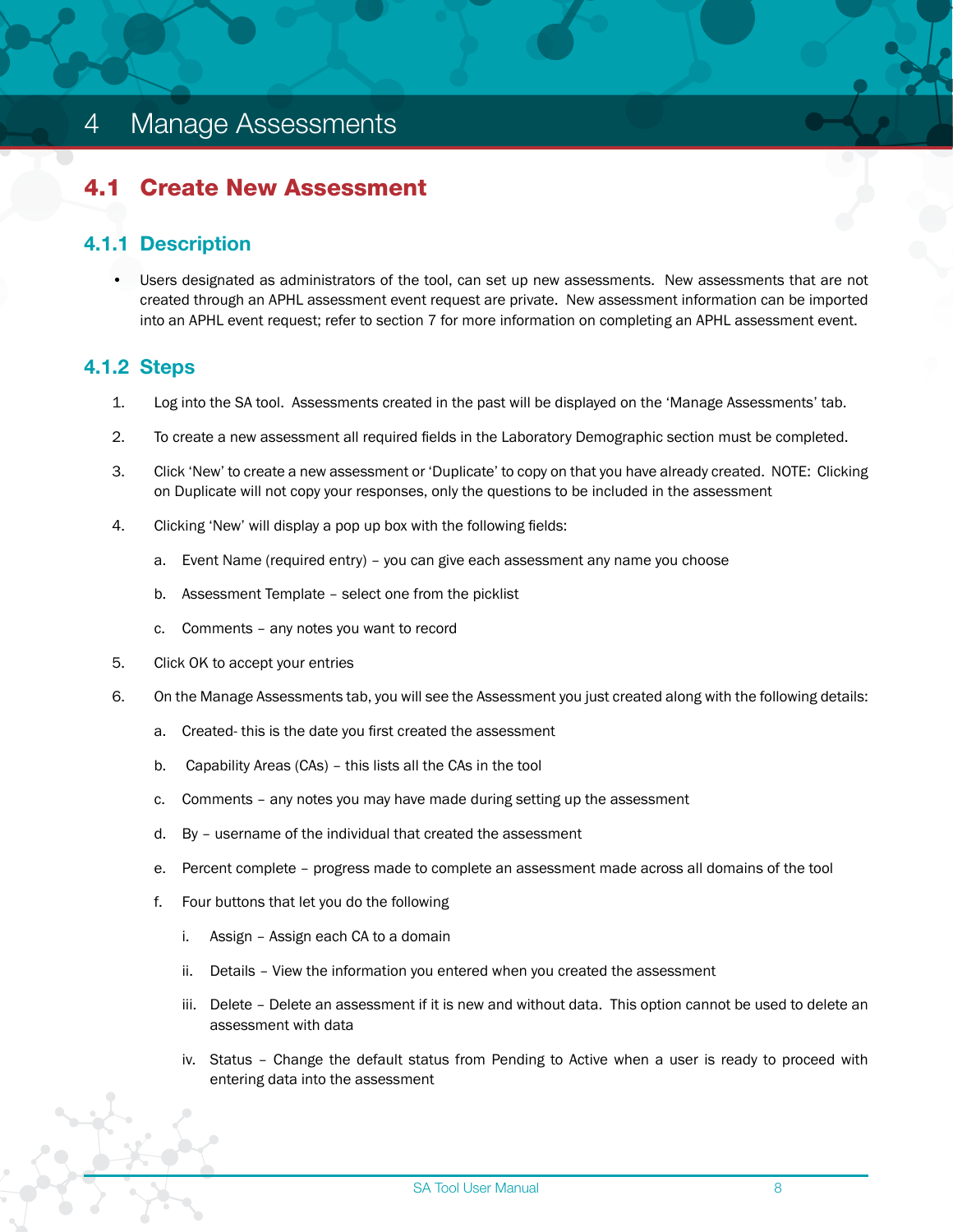## <span id="page-10-0"></span>4.2 Assign Domains

#### 4.2.1 Description

• Domains are the options available to laboratories for filling out the assessment. Laboratories can choose to complete the assessment (a) as an organization by selecting the domain Lab Wide (b) Each laboratory unit completing its own assessment by selecting only one domain and(c) For multiple laboratory sections at the same time by selecting more than one domain e.g. both Newborn Screening and Environmental Testing. The assessment will be complete after all selected domains include responses.

#### 4.2.2 Steps

- 1. Click "Assign" to select the assessment to be worked on from the Manage Assessment tab
- 2. All 19 CAs and their assigned domains will appear on the Assign Domains screen.

NOTE: The "Assigned to" column will appear blank for a new assessment as no domains are assigned yet.

- a. The 'Change' button on the same screen allows you to Assign/Modify domains. Click on the 'Change' button for the Capability Area of your choice and the following domain options are available: Select All; Lab-Wide; Clinical Testing; Environmental Testing; Newborn Screening; Pathology; Surveillance/EQA support as needed
- b. Select the appropriate domain/s for the CA
	- i. Select Lab Wide from the domain list for an assessment of your entire organization
	- ii. Selecting All will assign all domains to the CA and a separate assessment will need to be completed for each domain
- c. To assign the same domain/s to all CAs: (a) On the Assign Domains screen, check the box to the left of Title which selects all CAs (b) Click on the Change Multiple Assessments button visible above 'Title' and(c) Select the domains in the pop up box and click OK. All CAs will now have the domains you selected and assigned.
- d. To assign the same domain/s to some but not all CAs: (a) Check the box to the left of each CA. (b) Click on Change Multiple Assessments button about 'Title' and (c) Select the domain/s in the pop up box and click ok. All CAs that had been selected will now have the domains you assigned.
- 3. To modify a domain assigned to a CA; (a) Check the box to the left of the CA (b) Click Change and uncheck domains to be excluded. NOTE: Once an assessment is partially or fully complete, domains already included in the assessment cannot be excluded using the above option. CAs without assigned domains, will be visible but not fillable in your assessment.
- 4. **IMPORTANT:** A new assessment will remain in 'Pending' Status until you use the status button to Assign 'Active' status to your assessment on the Manage Assessments tab; see 4.3 for details. Once complete, you will see the 'Edit' button' that enables you to begin filling out the assessment.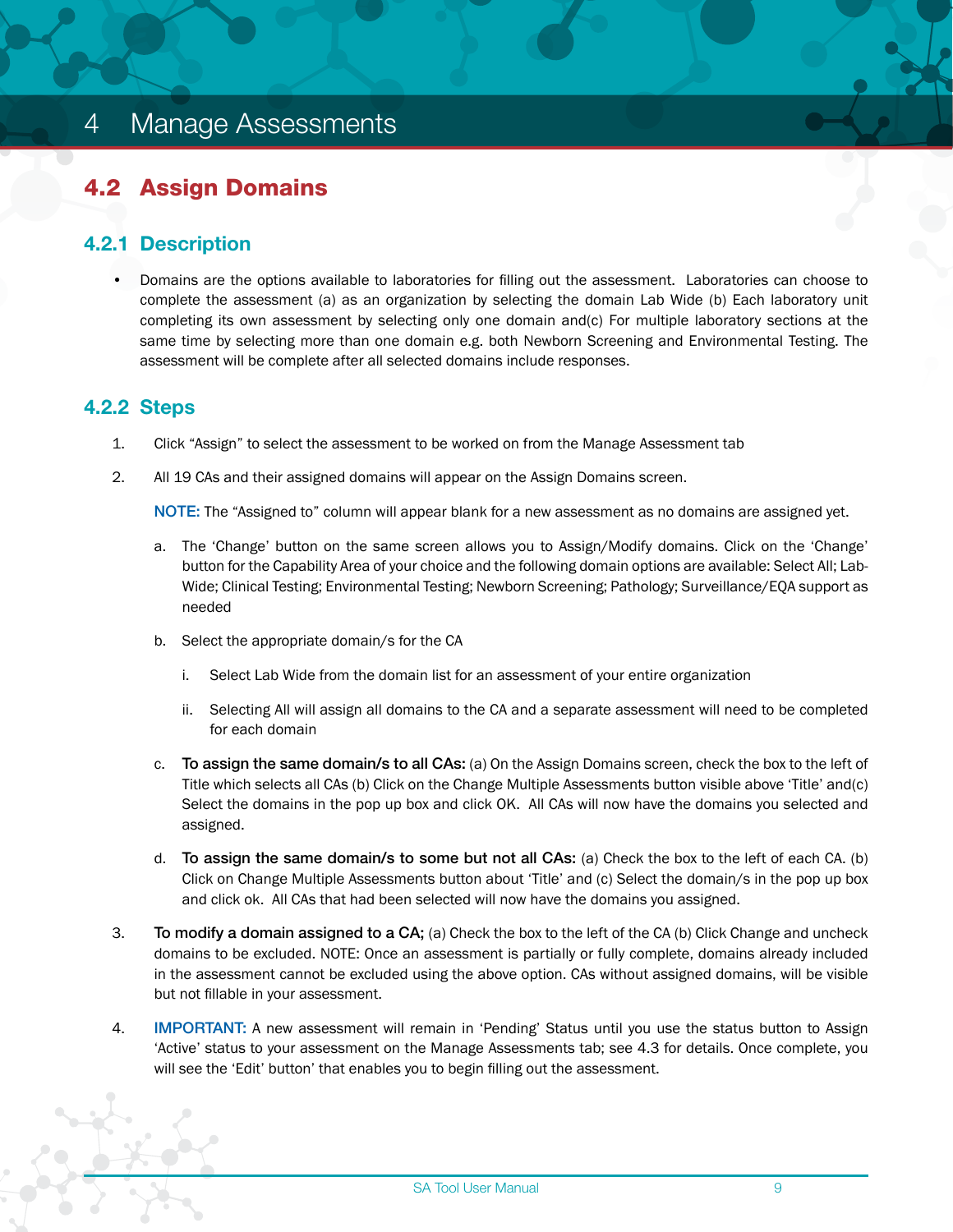# <span id="page-11-0"></span>4 Manage Assessments

## 4.3 Change Status from Pending to Active – Required for Completing Assessment

#### 4.3.1 Description

• All newly created assessments have a default status of 'Pending'. This status must be changed to 'Active' before responses can be entered in the assessment. Only Laboratory Administrator can perform this function

#### 4.3.2 Steps

- 1. On the Manage Assessments tab, locate the assessment you wish to work on.
- 2. To the right of the Assessment name, the status is displayed as 'Pending'.
- 3. To change the status click on the button labeled 'Status'.
- 4. In the pop up box select 'Active' from the Assessment status dropdown menu. You can enter comments, if needed, on the status change.
- 5. Click OK. On the Manage Assessments tab the status has now changed to 'Active' and you can proceed with entering data into the assessment.
	- a. Assessments in progress will display an "Active" status
	- b. Assessments that have all CAs filled out will display a "Completed" status
	- c. Assessments submitted to APHL will display a 'Published' status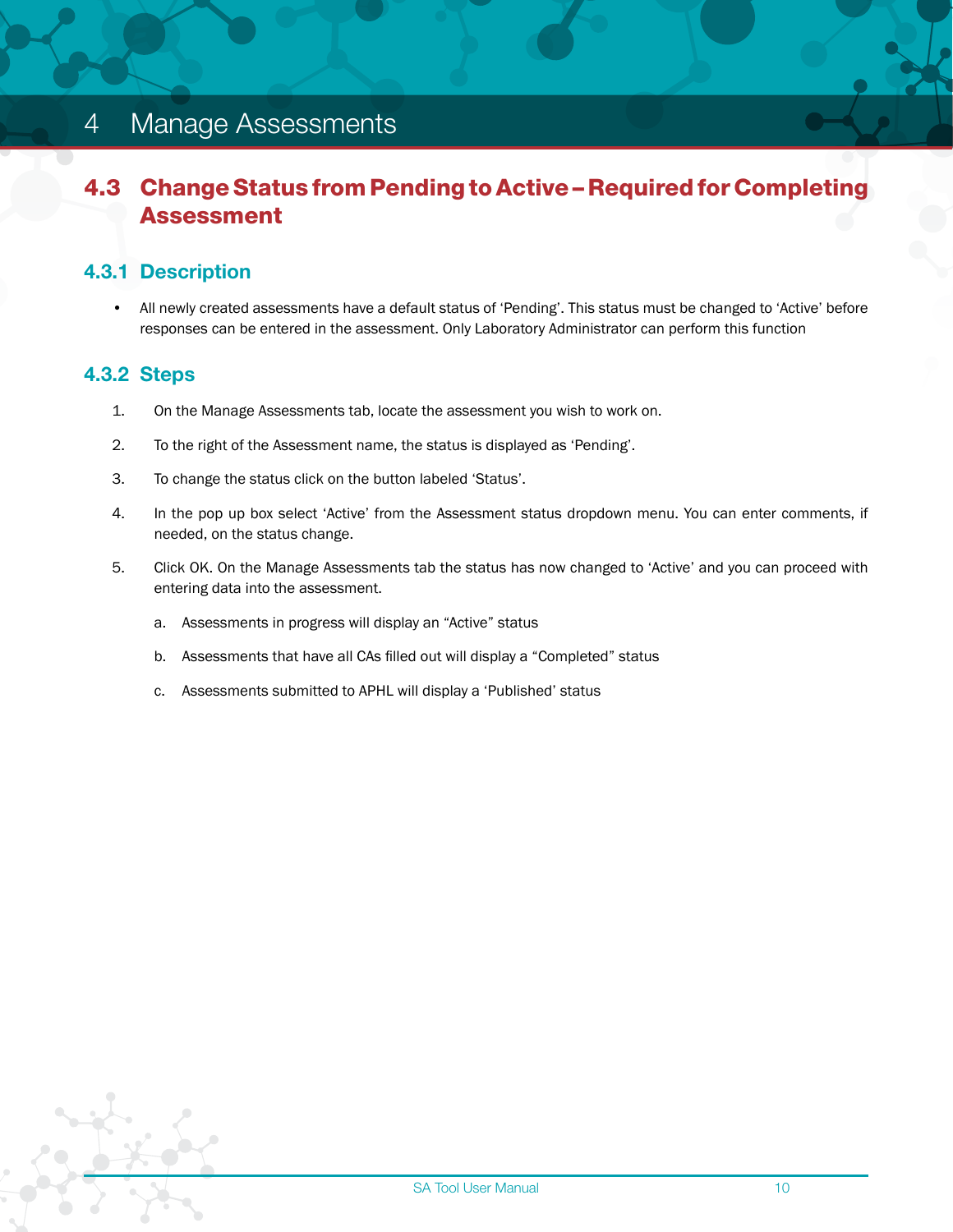# <span id="page-12-0"></span>5.1 Fill Out Capability Areas (CA)

#### 5.1.1 Description

- It is most meaningful if you complete the assessment following the sequence of CAs as they are arranged to mimic the progression of sample processing in a laboratory
- Only CAs that were assigned to the domain can be selected for entry
- The following columns are displayed to the right of the CAs:
	- Mark as N/A Use this option to exclude an entire CA from your assessment if this capability does not apply to your laboratory.
	- Lab Wide Use this option if a specific CA is applicable to all domains
	- Complete guidance This guidance (that you can access by clicking on the hyperlink) provides additional background and references for the CA.
	- CS count This lists the number of CSs that comprise the CA
	- Current Score This lists the score for a specific CA within a domain based on the number of questions answered and the level selected. The denominator represents the maximum possible score.
	- Progress This represents how much of the assessment has been completed for that CA including Statements marked as Not Applicable

#### 5.1.2 Steps

- 1. From the Manage Assessments tab, identify the assessment you wish to work on
- 2. The status of the Assessment should be 'Active'. See earlier section on how to change status from 'Pending' to 'Active'.
- 3. Click on the Edit button to the right of the Assessment name and on the next screen select the relevant domain
- 4. Click on the highlighted CA.
- 5. You will go to the first CS for that CA
- 6. Select the maturity Level that most accurately captures your laboratory's current informatics capacity, not planned or future scenarios
- 7. In addition to selecting the appropriate maturity level for a CS, the following are available to you:
- 8. Comments if there are specific aspects regarding the CS that you wish to take a note of, please write them here
- 9. Guidance –You also have an option here to read the Guidance for help with completing the assessment. .
- 10. Once you have made your level selection, the Progress bar displayed at the lower part of your screen will indicate the number of CSs for which maturity levels have been selected and the number that still remain to be completed.
- 11. Click Next to go to the next sequential CS
- 12. You can return to the Master list of CAs at any time by clicking on the 'Back to Domain Summary' link on the top right section of the screen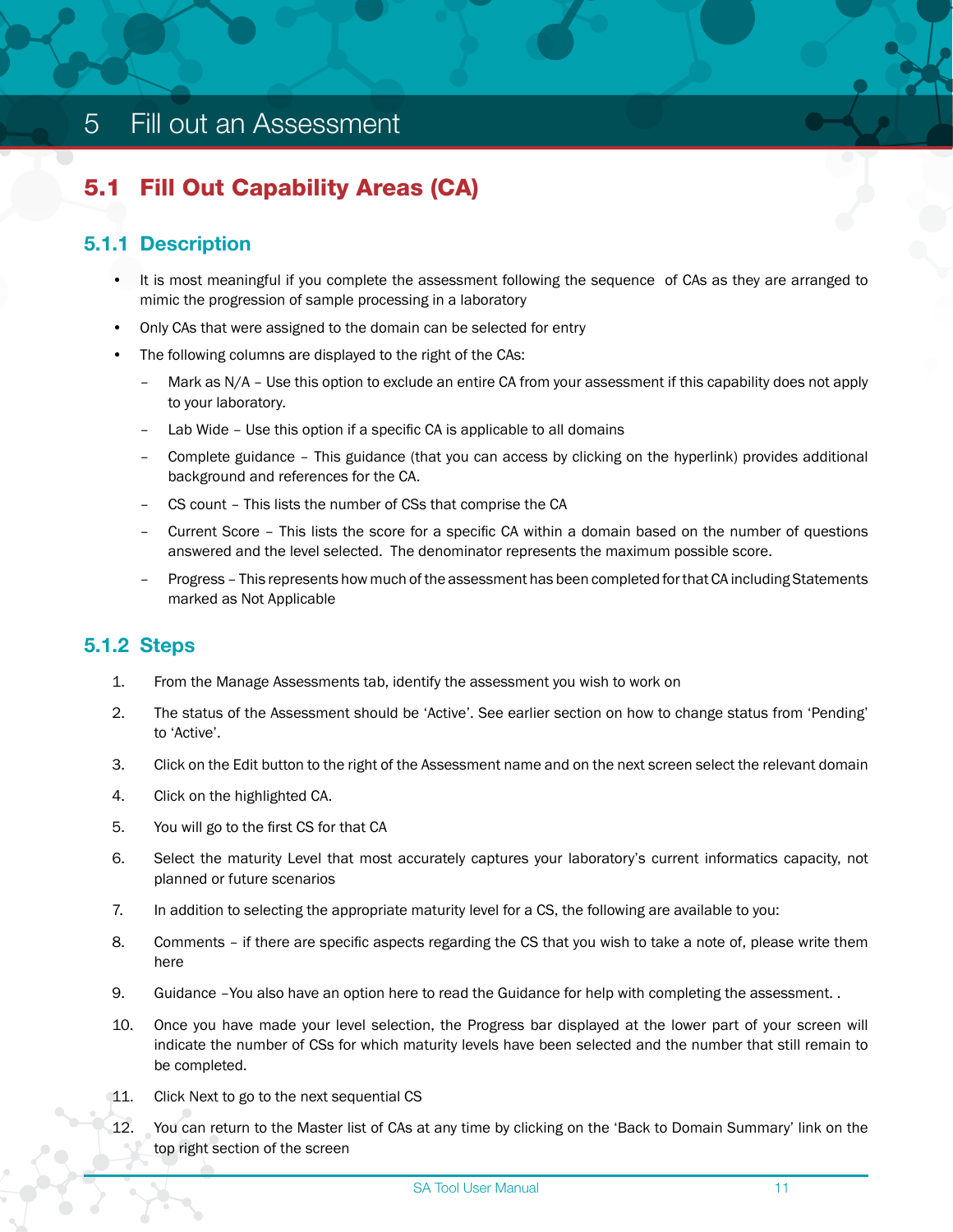# <span id="page-13-0"></span>5.2 Move from one Capability Area (CA) to the next

#### 5.2.1 Description

• Only CAs that were assigned to the domain will be highlighted and therefore responses can be entered only for these CAs

#### 5.2.2 Steps

- 1. Progress from one CA to the next can be done in two ways
	- a. When completing the CSs go to another CA at any time by clicking on 'Back to Domain Summary' link on the top right of the screen. This will take you to the Master List of CAs
	- b. After returning to the Master List of CAs, you can select the next applicable CA. We recommend proceeding sequentially from one CA to the next to maximize the benefit of the tool.

# 5.3 Set Capability Area (CA) to be N/A

#### 5.3.1 Description

• Only those CAs that have been assigned to domains can be marked as Not Applicable

#### 5.3.2 Steps

- 1. Go to the Manage Assessment tab
- 2. Select the assessment of interest
- 3. Click on the 'Edit' button to the right of the assessment name
- 4. On the next screen, select the relevant domain
- 5. CAs assigned to this domain are displayed and highlighted
- 6. To mark an entire CA as Not Applicable, check the box in the column 'Mark as N/A' to the right of the CA name
- 7. A comment or reason for this designation is required.
- 8. Click OK
- 9. You will return to the list of CAs
- 10. The CA that was marked as Not Applicable is no longer highlighted and has a check to the right of its name indicating that it is Not Applicable for that domain
- 11. The Progress scale for this CA is also updated to 100% as all CSs within the CA now have a N/A score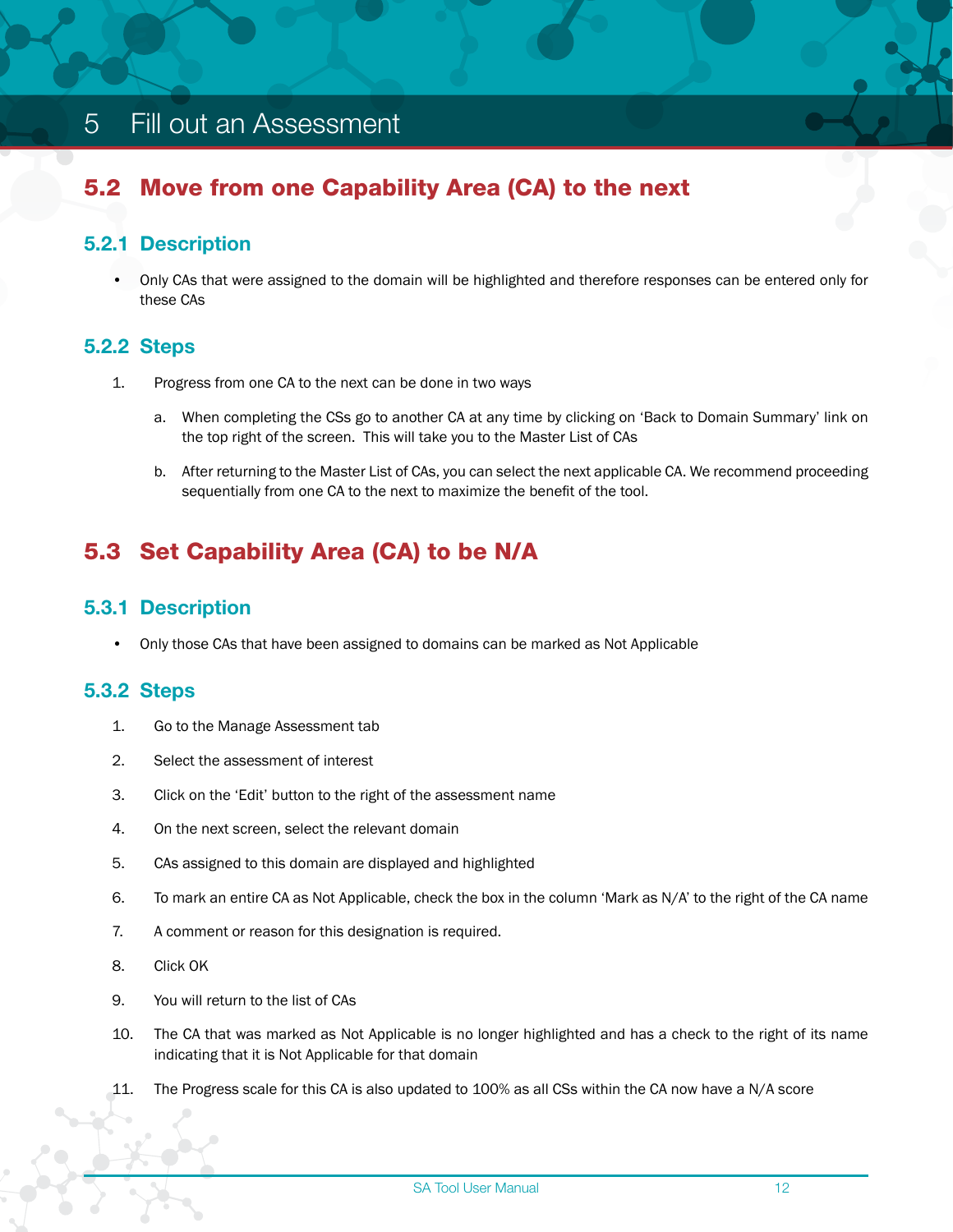# <span id="page-14-0"></span>5.4 Edit an Assessment

#### 5.4.1 Description

• Users can change the score assigned to a CS or remove N/A that may have been assigned to a CA prior to publishing the assessment to APHL

#### 5.4.2 Steps

- 1. From the Manage Assessments tab, find the Assessment you wish to edit.
- 2. Click on the Edit button
- 3. On the next screen select the relevant domain
- 4. The Master List of CAs will be displayed and the assigned CA's are highlighted.
- 5. To edit an entry, select the CA you wish to change, by clicking on the name. If the CA was assigned N/A and you wish to now assign levels to CSs in this CA, uncheck the 'Mark as N/A' box associated with the CA and the CA name will now be highlighted and can be selected for editing.
- 6. Next select the CS you wish to edit
- 7. To change the level within a CS, select the most appropriate level, select next to save your change. Your new entry will over write any previous entry.
- 8. If you wish to exit immediately after making one change, click on 'Back to Domain Summary'. A pop up window will ask if you wish to save your changes. Make the appropriate selection.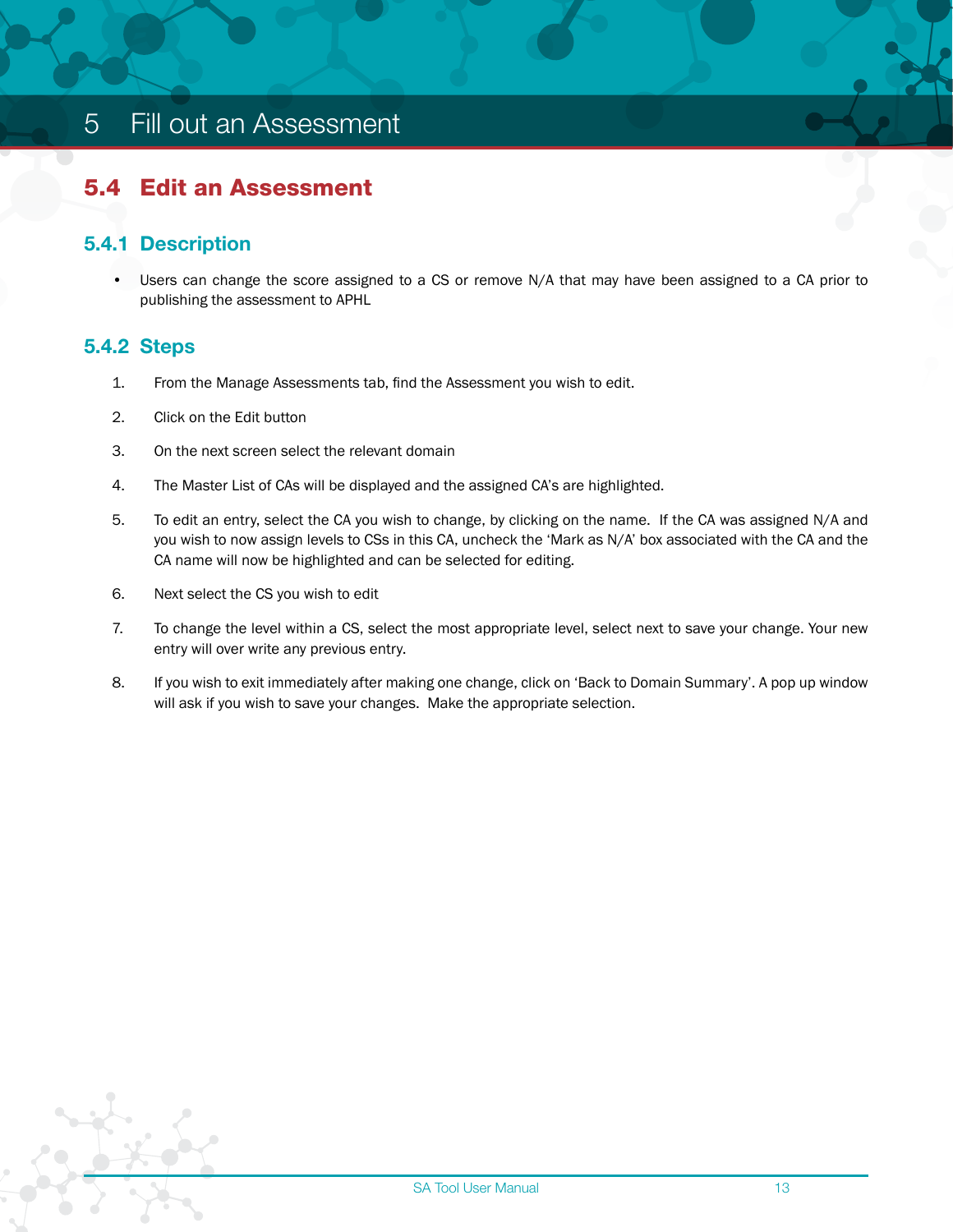# <span id="page-15-0"></span>5.5 Approve an Assessment

#### 5.5.1 Description

- Only Assessments with a 'Complete' status can be approved. Those with 'Active' or 'Pending' status cannot be approved. The status of the entire assessment automatically changes to 'Complete' from 'Active' when every assigned domain is completed
- Approvals are done by domain. Therefore if an assessment comprises multiple domains, each domain need to be individually approved
- Once an assessment is approved no changes can be made till the Admin user un-approves it. Individual domains can only be un-approved prior to the entire assessment being approved.

#### 5.5.2 Steps

- 1. Go to the Manage Assessments tab
- 2. Locate the Assessment to be approved and click on the 'Status' button
- 3. The pop up window displays the number of CAs completed by Domain and the Progress is indicated as 100%. Status is indicated as Complete. A button labeled 'Approve' is displayed.

NOTE: If the progress is not 100%, status for the domain will not be complete and the approve button will not be visible

- 4. To approve each domain, click on the 'Approve' button and the Status changes to Approved for the domain. If multiple domains were included in the assessment, a separate 'Approve' button will be visible for each domain and this step needs to be repeated.
- 5. When you return to the Manage Assessments tab, the status remains as Complete for the assessment.

NOTE: If multiple domains were assigned and all are not completely entered, the status on the Manage Assessments tab will display as Active and not Completed.

- 6. To approve the entire assessment, click on the Status button from the Manage Assessments tab and from the Assessment Status drop down box, select 'Approved'. When you return to the Manage Assessments tab, the status of the entire assessment is now displayed as 'Approved'
- 7. Once an entire assessment has been Approved, the only way to un-approve it is by clicking on Status, and changing Assessment status to 'Active'. On the Manage Assessments tab, the status of the entire assessment will change to Completed.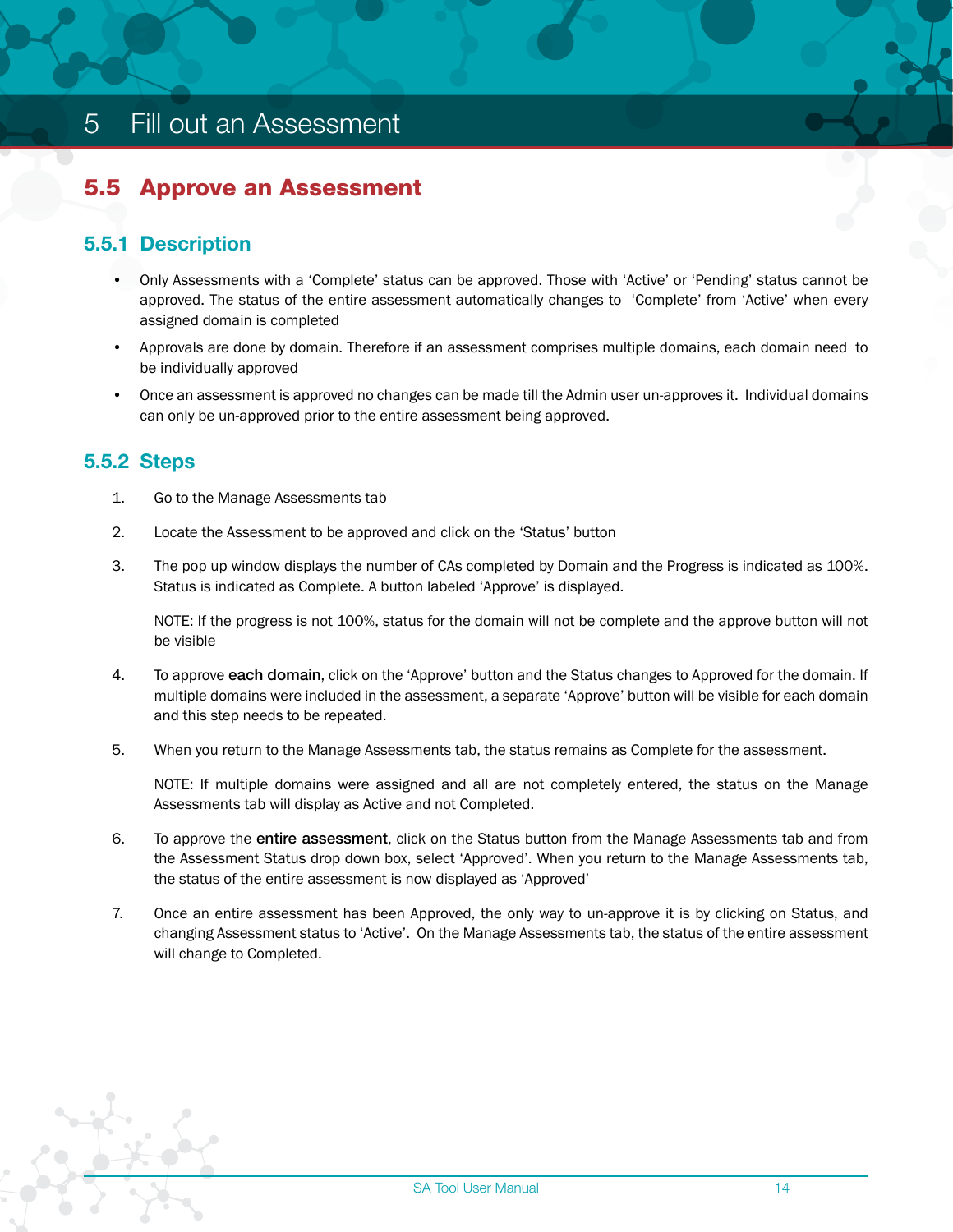# <span id="page-16-0"></span>6 View Progress on an Assessment

# 6.1 Determine Completion Status

#### 6.1.1 Steps

- 1. There are multiple ways to determine if the assessment for a specific domain is complete; from the Manage Assessments tab, locate the assessment of your interest.
- 2. The extent to which the entire assessment has been completed is displayed as a percentage under 'percent complete'.
- 3. To determine completion of an assessment at the individual domain level, click on the Status button. This will display the completion level for each domain as a percentage.
- 4. To determine completion of an assessment at the CA level, select the Edit button from the Manage Assessments tab. You will be taken to a list all CAs for the associated domain and the progress for each are displayed as a scale and percentage.
- 5. During the process of entering responses, the bar displayed below the title of the CA has the updated status of that CA including percent complete and current score. The number of CS answered and remaining can be determined by looking at the CS list as well as the progress bar at the bottom of the screen.
- 6. Once the assessment is approved, the View button from the Manage Assessments tab will display all assigned and completed CAs (at 100% completion) and score by domain.

# 6.2 Determine Domains Assigned to Capability Area (CA)

#### 6.2.1 Steps

- 1. Go to the Manage Assessments tab and locate the assessment
- 2. Click on the 'Assign' button to the right of the CA name. A list of all 19 CAs is displayed and each domain to which they a CA has been assigned is displayed as an abbreviation.
- 3. A circle adjacent to the domain name indicates the extent of completion of the specific CA
	- a. CAs that have all responses completed for a domain and are approved, have a circle lighter in color with an 'A' in the center to indicate Approved
	- b. CAs completed for a domain but not approved, have the circle that is a darker shade
	- c. CAs with no responses for a domain will have grey circles for the domain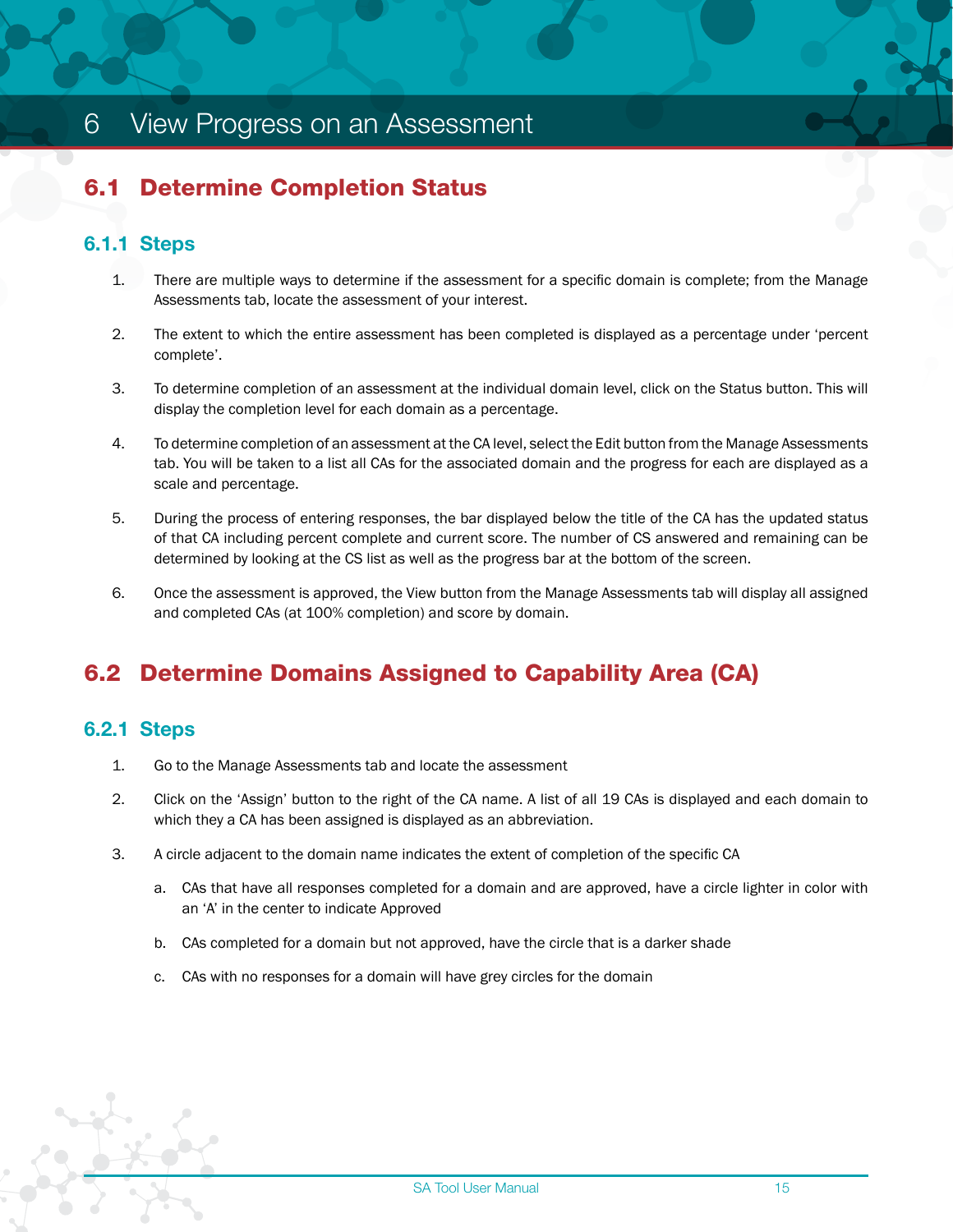# <span id="page-17-0"></span>7 Complete and Publish an Assessment to APHL

### 7.1 Create, Complete, Submit and Publish an Assessment from an APHL Assessment Event Request

#### 7.1.1 Description

• New assessments that have been created under the Manage Assessment tab can be imported into an APHL event request. Assessments can be in any status; pending, active, complete and approved. Once imported, assessments can be published for submission to APHL.

#### 7.1.2 Steps

- 1. To create an assessment from an APHL originated assessment event, there are two options:
	- a. Create a new assessment using the 'create' button on the APHL event. Refer to sections 4 and 5 for details on assigning domains and completing new assessments.
	- b. Import an assessment from the manage assessment tab using the 'create' button on an APHL event and selecting 'import data' function.
- 2. To import data from an existing assessment, including assigned domains, CAs, and CS responses, locate the APHL assessment template from the Manage Assessments tab and select the Create button
- 3. From the picklist displaying all private assessments completed by your laboratory, select the desired assessment. Click on 'Import data from previous assessment'.
- 4. The system will return to the Manage Assessments tab and the name of the APHL assessment will be altered to the name of your assessment with a (2) suffix. The status is displayed as Pending.
- 5. Click on the Status button and verify the Approval status of each assigned domain. All data from the private assessment will now be available in the new assessment.
	- a. To add domains to the assessment, the assessment must be made Active by changing the status on the status dropdown for the overall assessment and un-approve the domain you wish to modify. Follow the steps outlined in section 4.2.2 to assign the domains.
	- b. If any domains are not complete, complete them as outlined in section 5 of this manual.
	- c. If any domains are not approved, approve the domains as outlined in section 5 of this manual.
	- d. Once all domains are approved, click the status button and use the status dropdown to approve the entire assessment.
- 6. For newly created and imported assessments, an Approved status is required to submit to APHL
- 7. To carry out the final submission process to APHL, select the Status button, and from the corresponding pop up box, select 'Publish' from the Assessment status dropdown.
- 8. When you return to the Manage Assessments tab now, the status is listed as Published.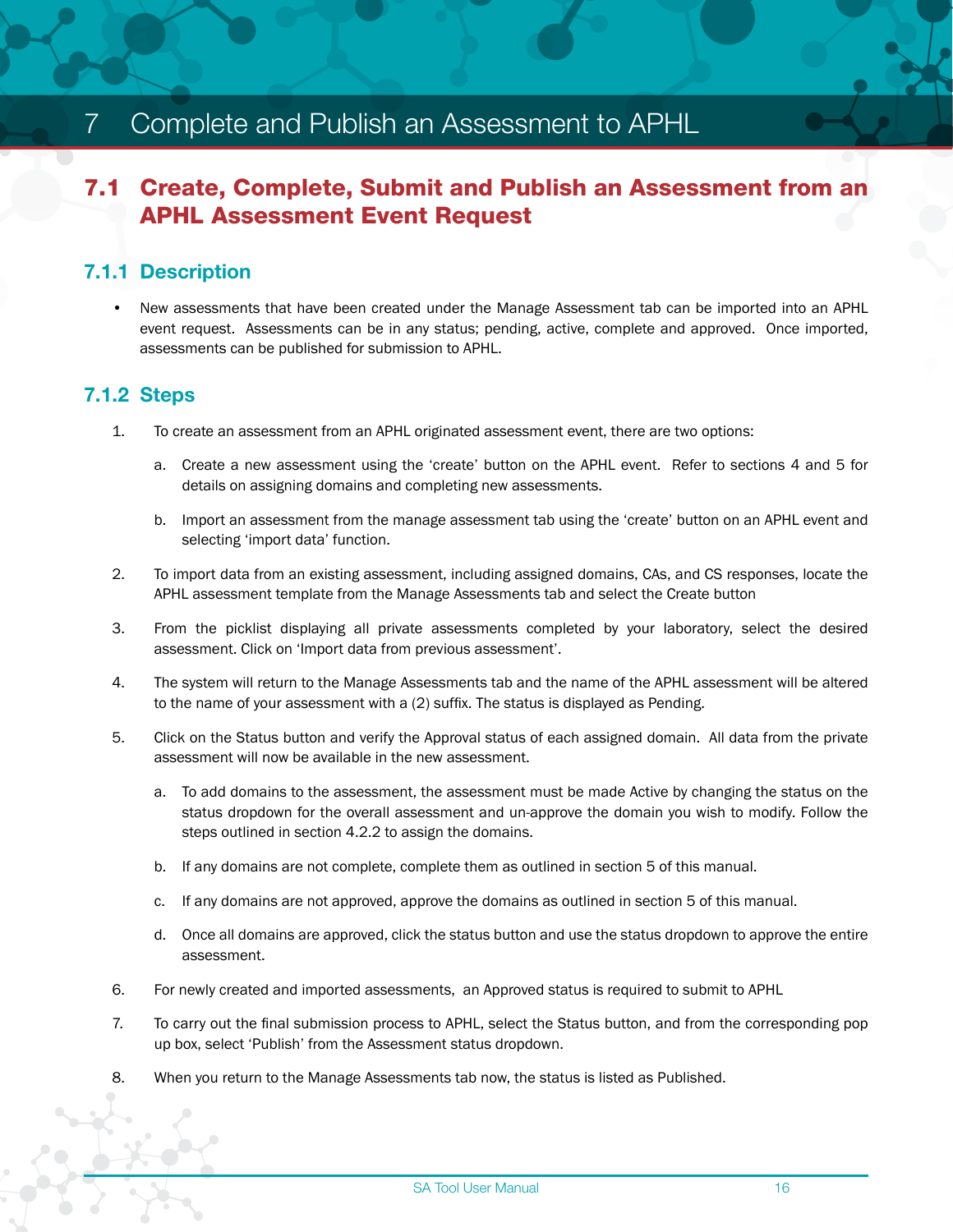#### <span id="page-18-0"></span>8.1 Access Reports

To work on reports, click on the Report button on the Manage Assessment tab. You will see a screen that lists 5 types of reports

- 1. Assessment Summary Report
- 2. Report Card
- 3. Longitudinal Reports
- 4. Assessment Template Report
- 5. Individual Assessment Report

### 8.2 Standard Report Features

All reports have the following features:

- 1. Export
	- a. The report can be exported by clicking on the 'floppy disk' icon on the ribbon at the top, visible after completion of steps to set up the report (as listed in the following report sections). This will also display the various formats available for export.
	- b. The application creates a download file following the format selected. Based on your browser settings, this file may be displayed in the lower section of your browser window. You can also find it in your Downloads folder.
- 2. Print
	- a. Export the report first. Then print from the exported file
- 3. Search
	- a. Users can search for text or numbers in the report by entering the value in the search box located to the left of 'Find'
	- b. The text that matches the search item is highlighted
- 4. Page scrolling
	- a. The report is split over multiple pages to allow for easier viewing
	- b. Users can move from one page to the next by clicking on the arrows adjacent to the page number
- 5. Refresh
	- a. This allows the user to refresh the screen.
- 6. You can return to the main listing of report by clicking on 'Back to Report list'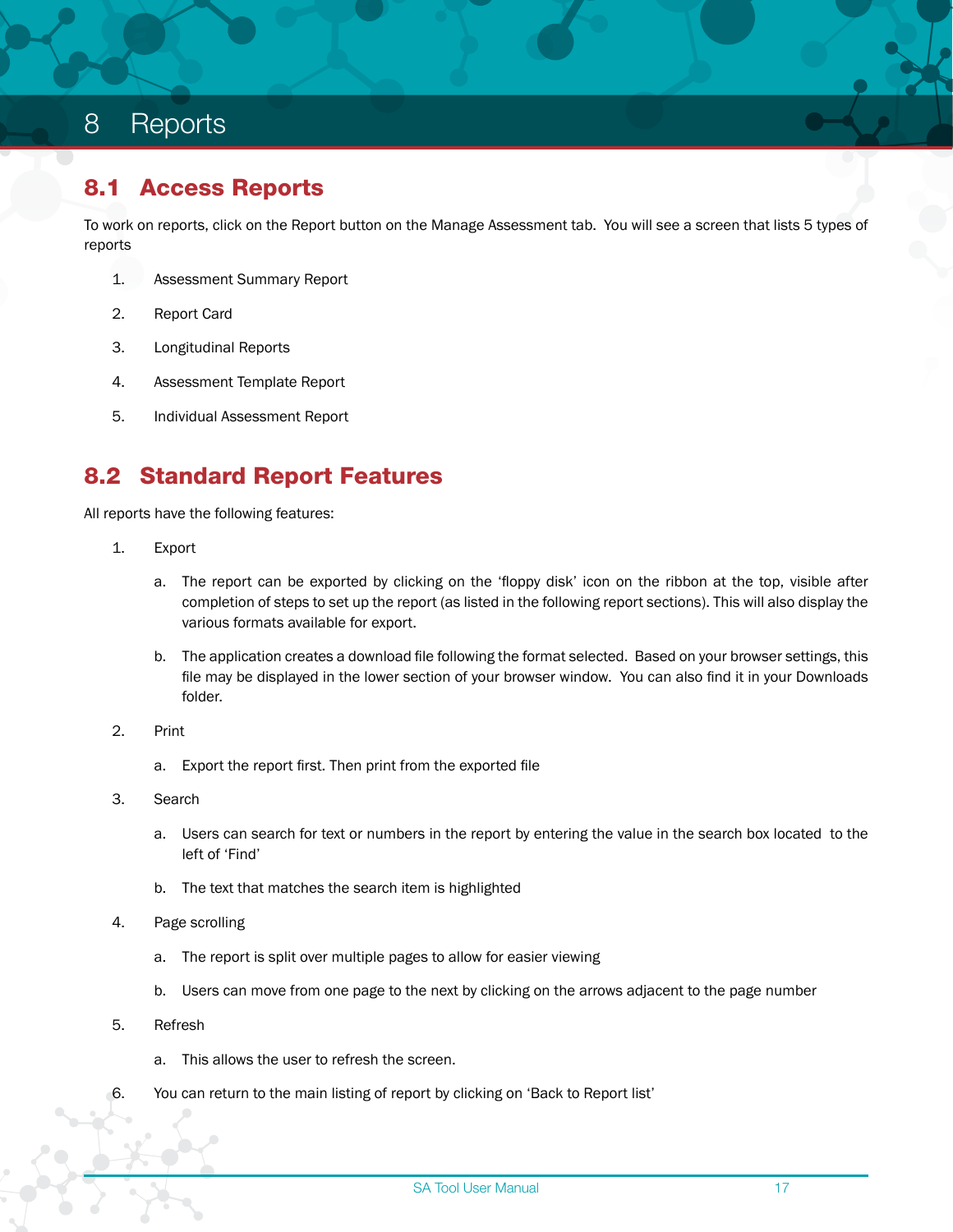#### <span id="page-19-0"></span>8.3 Assessment Summary Report

#### 8.3.1 Description

• This report enables you to view the detailed responses to each assessment.

#### 8.3.2 Steps

- 1. Click on Assessment Summary Report.
	- On the next screen, select the Assessment you wish to view the report for using the name assigned when you set up the assessment. In the adjacent box, Select the domain for which you wish to view the report. You can select multiple domains in this box if the assessment comprises multiple domains
- 2. Click on View Report.
- 3. The Assessment Summary Report lists each CA, all corresponding CSs and the Level that was selected by the responder. For CAs that were not assigned to the domain selected for the report, the Level is blank and does not include any data. If multiple domains are selected when generating the report, each domain will have a column in the report for displaying the results of the Levels selected in the assessment

### 8.4 Report Card

#### 8.4.1 Description

• This report enables you to compare the results of your laboratory against the average score from other laboratories that have submitted their score to APHL

#### 8.4.2 Steps

- 1. Click on Report Card Report from the Reports screen
- 2. On the next screen select the assessment you wish to view the report for using the name assigned when you set up the assessment. Select a domain; multiple domains cannot be selected.
- 3. Click View Report. The Report Card displays the CAs and corresponding CSs for which responses were provided with corresponding scores, a column with National Average score for each CS based on data reported by other laboratories to APHL.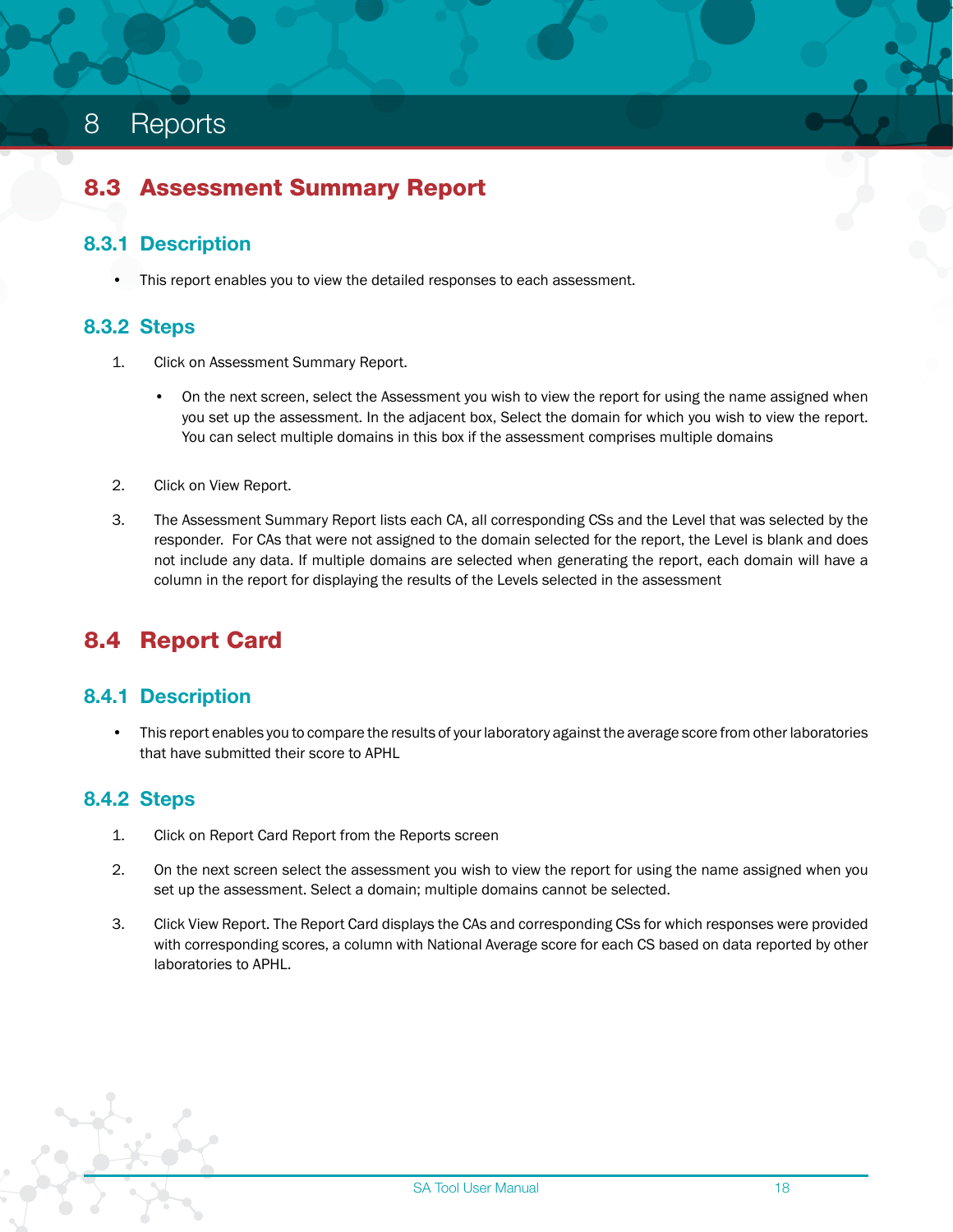# <span id="page-20-0"></span>8.5 Longitudinal Report

#### 8.5.1 Description

• This report enables you to view responses for a specific domain over time for all assessments. An assessment is not specified to run this report; instead a duration of time is required for which you are interested in viewing data for the specified domain so you can see changes in the scores for each CA and CS

#### 8.5.2 Steps

- 1. Click on the Longitudinal Report link from the Reports screen
- 2. On the next screen select a domain for which you wish to see results; multiple domains cannot be selected. Select one CA and corresponding CSs. Select Begin and End dates for the Time Period
- 3. Click View Report.

# 8.6 Assessment Template Report

#### 8.6.1 Description

• This report allows you to view and print the entire assessment including the Levels available for scoring each CS within a CA

#### 8.6.2 Steps

- 1. Click on the Empty Statements Report link from the Reports screen
- 2. On the next screen select the assessment you are interested in
- 3. Click on View Report. The Assessment Template Report displays all CAs, corresponding CSs and all available levels for each CS. Scores are not displayed.